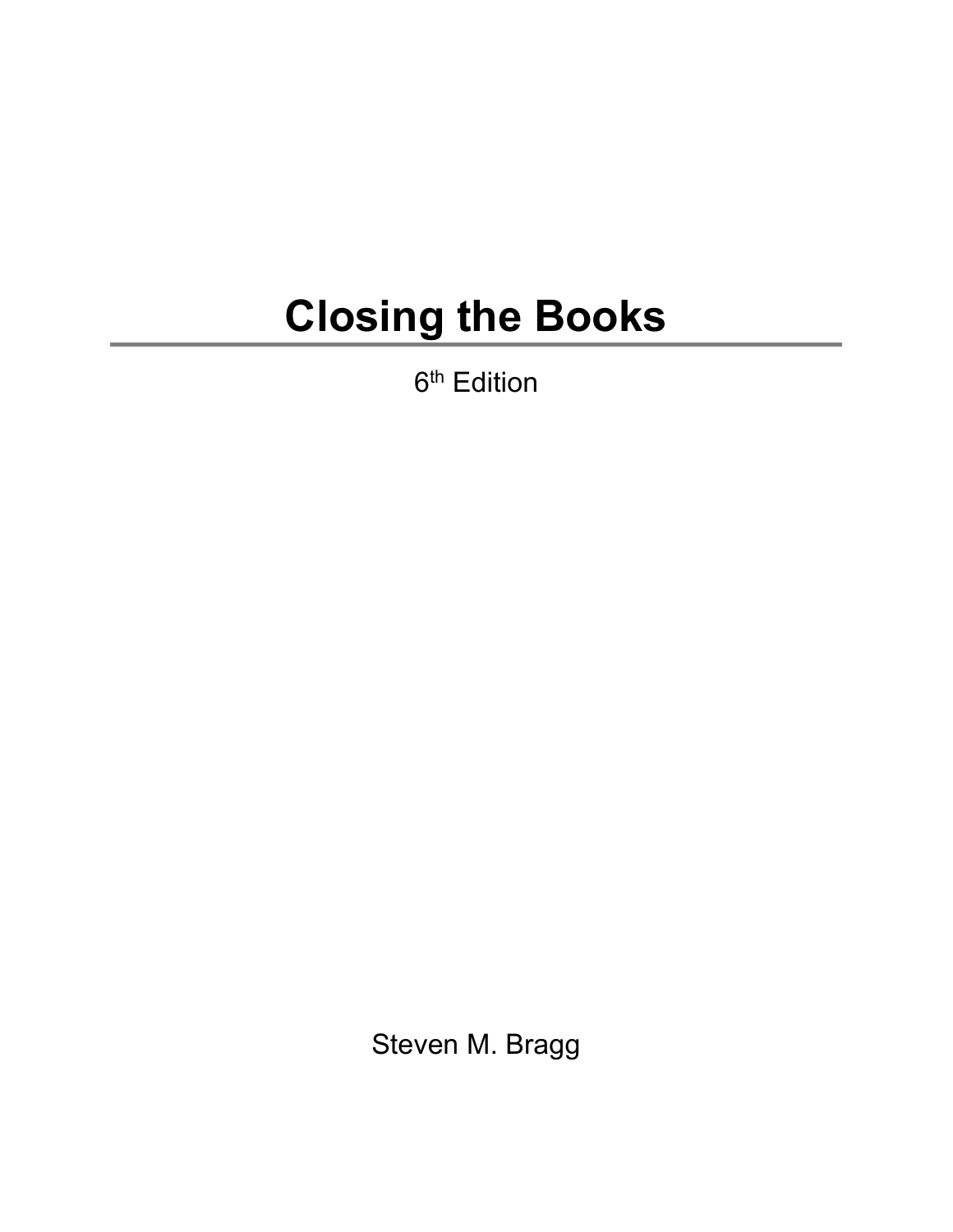## **Table of Contents**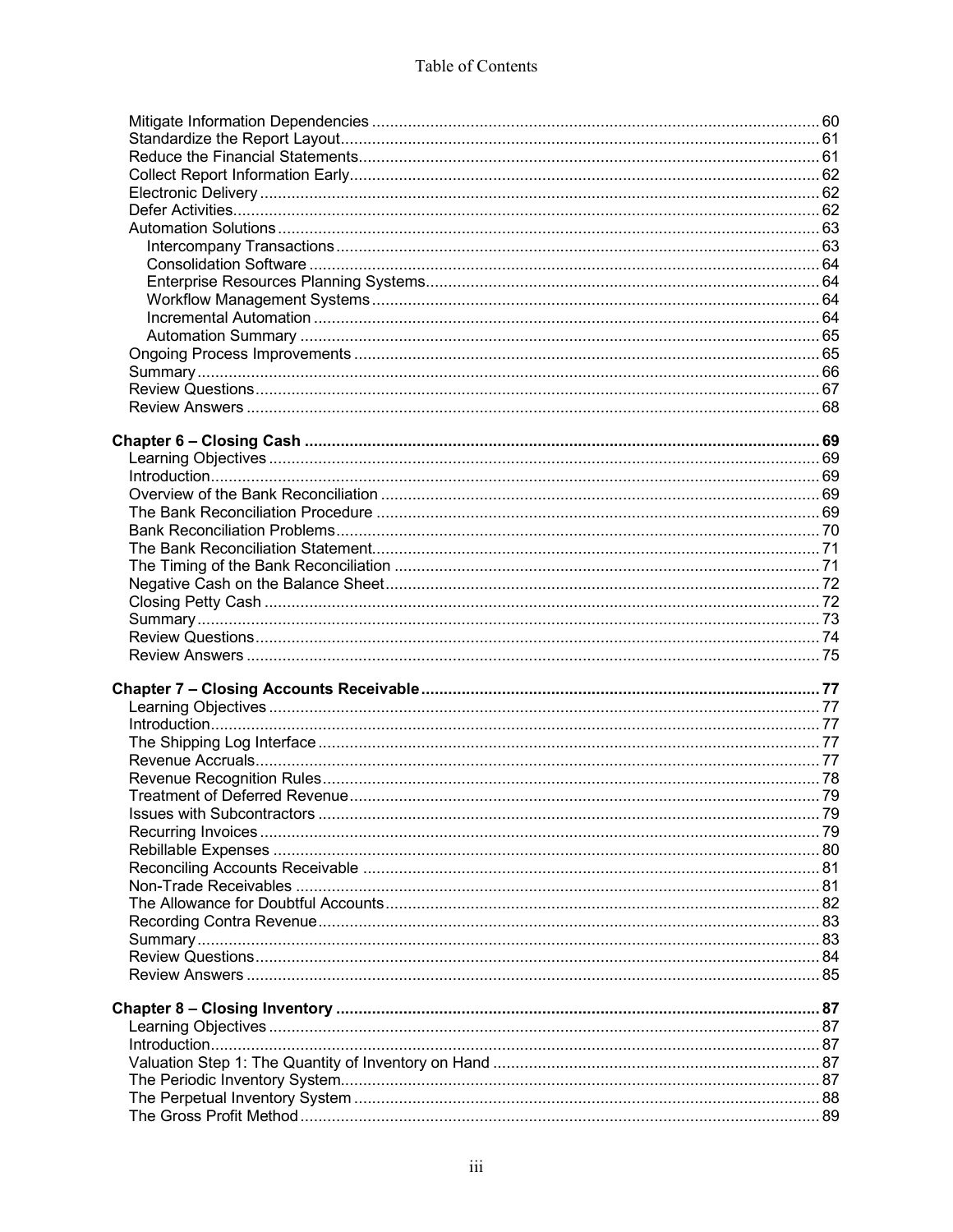| 121 |
|-----|
|     |
|     |
|     |
|     |
|     |
|     |
|     |
|     |
|     |
|     |
|     |
|     |
|     |
|     |
|     |
|     |
|     |